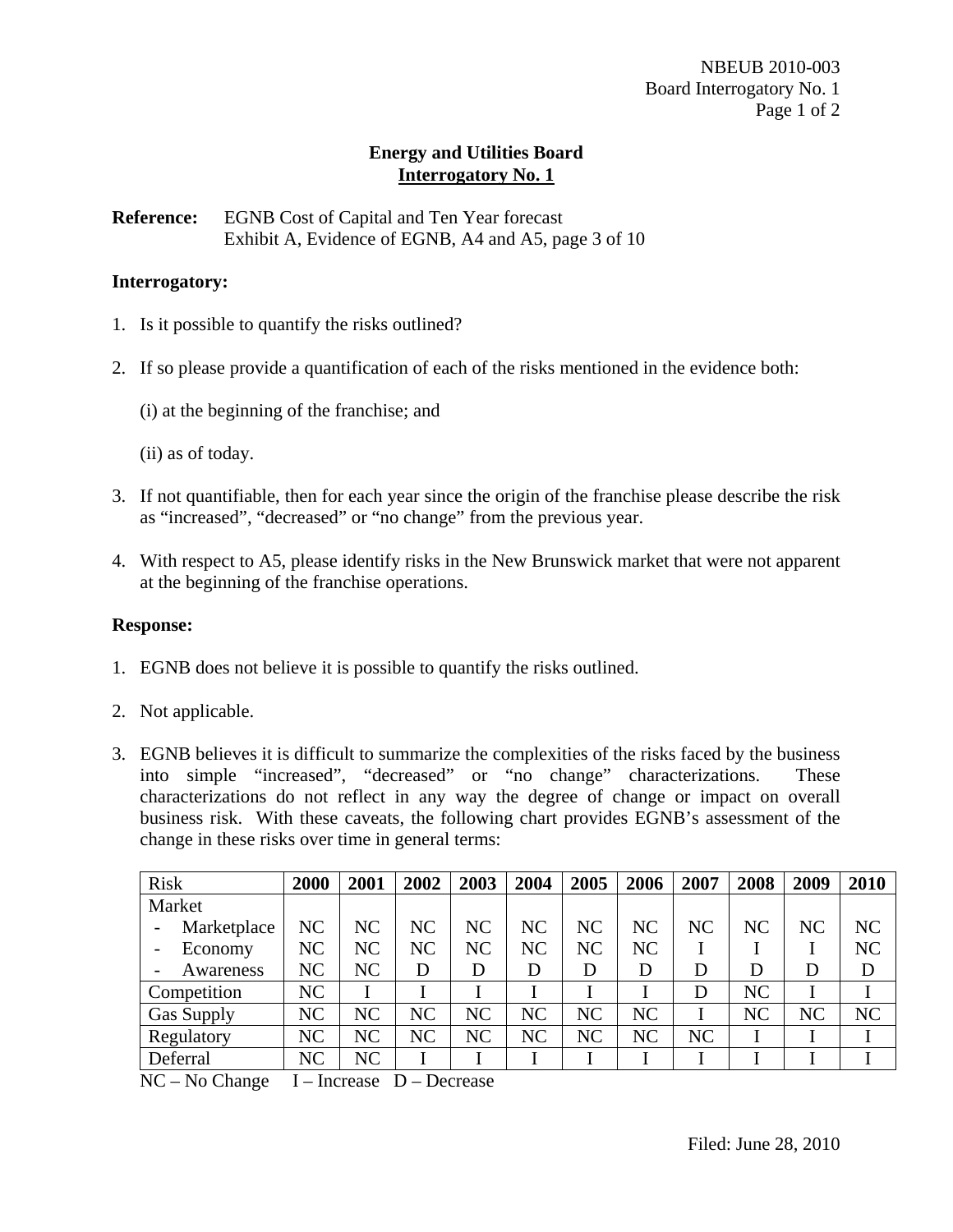4. EGNB believes that most of the risks in A5 were generally apparent at the beginning of the franchise operations. However, two risks identified in A5 that were not completely apparent at that time were: i) the significant extent to which the Deferral Account would need to grow in order to develop the business in New Brunswick, and ii) the effort that would be required to change the apprehension felt towards natural gas by potential New Brunswick customers and their willingness to gain acceptance of natural gas as a safe and viable energy alternative. Further, EGNB did not know at the beginning of the franchise operations that neither the northeast or northwest laterals would be developed.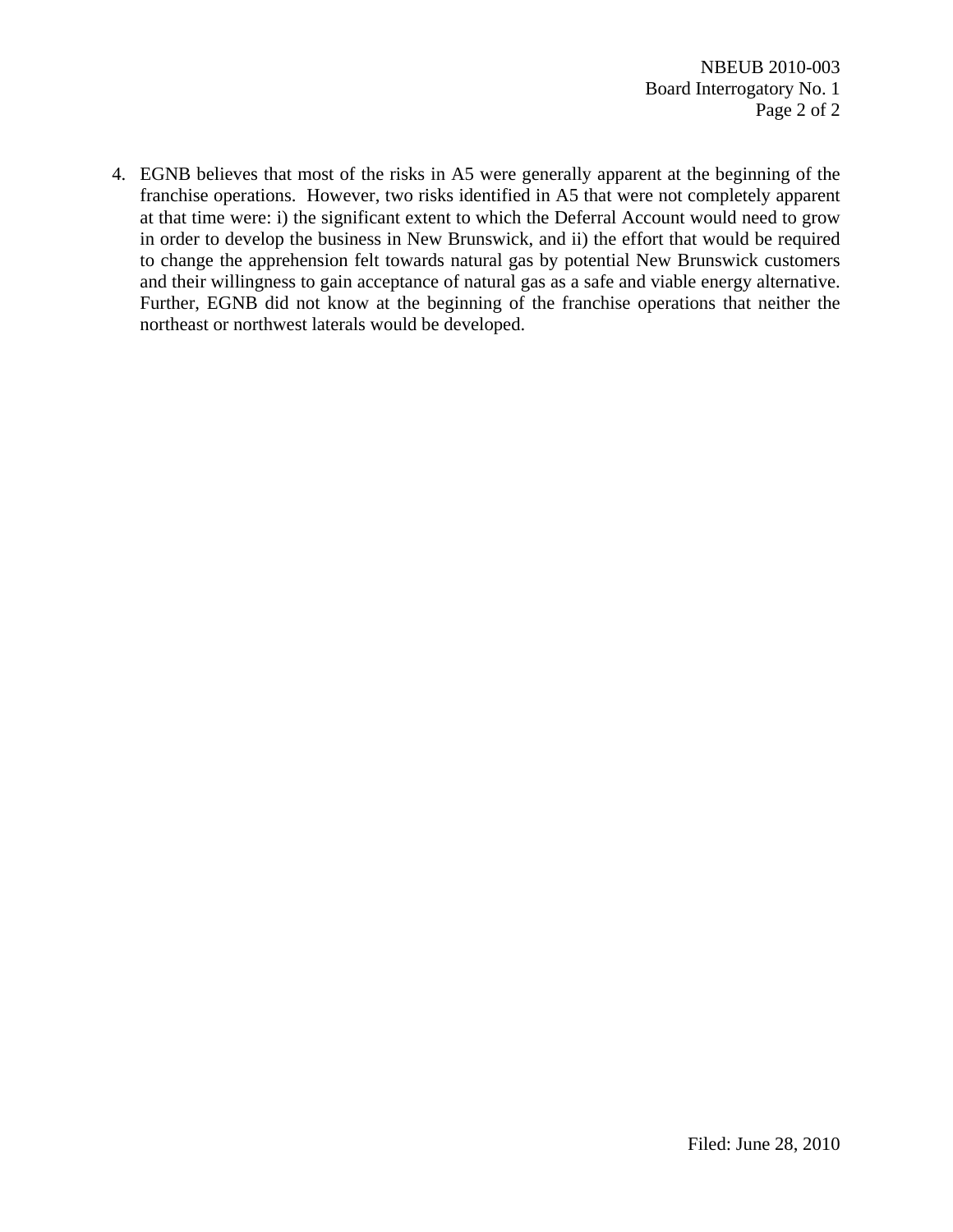**Reference:** EGNB Cost of Capital and Ten Year forecast Exhibit A, Evidence of EGNB, A9, page 9 of 10

### **Interrogatory:**

- 1. Please provide the "latest forecast" that predicts the recovery of the balance will extend beyond 2040.
- 2. Please provide any past forecasts provided to the Board of Directors of EGNB.
- 3. Please provide any information about the recoverability of the deferral account provided to the Board of Directors or investors.
- 4. Does EGNB have any other forecasts relating to the risks facing EGNB associated with the deferral account?

#### **Response:**

- 1. The forecast filed as Exhibit C of the evidence for this hearing is the latest forecast which predicts the recovery of the balance (of the deferral account) will extend beyond 2040. In the forecast, EGNB expects that recovery of the deferral account will not begin until 2016 and will be amortized over 30 years.
- 2. The following is a summary of the deferral recovery forecasts that have been provided to EGNB's Board of Directors since inception:

| Forecast      | <b>PAD*</b> |            | Peak    | Crossover |
|---------------|-------------|------------|---------|-----------|
| Date          |             | (millions) | Year    | Year      |
| May-10        | \$          | 172.40     | 2015    | 2016      |
| Feb-10        | \$          | 168.70     | 2011    | 2016      |
| <b>Nov-09</b> | \$          | 157.90     | 2010    | 2012      |
| May-09        | \$          | 194.00     | 2012    | 2013      |
| Feb-09        | \$          | 267.60     | 2022    | 2026      |
| Nov-08        | \$          | 160.90     | 2010    | 2012      |
| May-08        | \$          | 127.70     | 2008    | 2009      |
| Feb-08        | \$          | 125.00     | 2008    | 2009      |
| May-07        | \$          | 126.80     | 2009    | 2010      |
| Feb-07        | \$          | 126.00     | 2009    | 2010      |
| Nov-06        | \$          | 125.80     | 2009    | 2010      |
| May-06        | \$          | 118.60     | 2008    | 2010      |
| <b>Nov-05</b> | \$          | 113.30     | unknown | 2009      |
| May-05        | \$          | 108.20     | 2007    | 2009      |
| Nov-04        | \$          | 127.10     | 2011    | 2014      |
| May-04        | \$          | 127.10     | 2011    | 2015      |
| Nov-03        | \$          | 118.90     | 2013    | 2015      |
| May-03        | \$          | 69.20      | 2003    | 2014      |
| May-02        | \$          | 38.80      | unknown | unknown   |
| Mar-00        | \$          | 15.50      | unknown | unknown   |
| Proposal      | \$          | 13.30      | 2006    | 2007      |

\* Peak Accumulated Deferral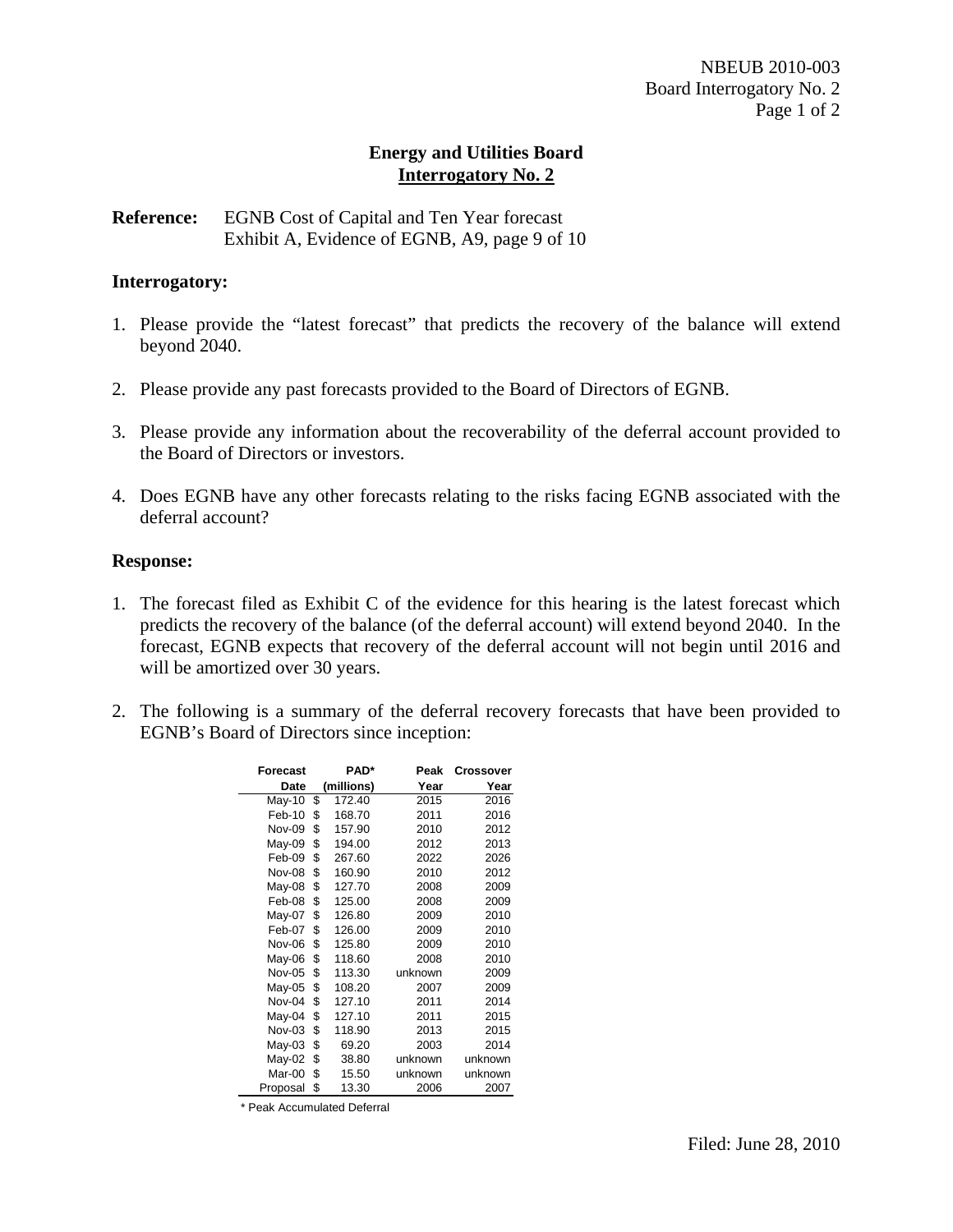- 3. In the 2005, 2007 and 2008 equity offering documents the risk of continual deferral of costs if the market never sufficiently developed, and therefore the recoverability of these deferred costs, was highlighted. These documents were filed in response to Board Interrogatory No. 3(2) and the references mentioned above appear under the heading "Development Period" on pages 109, 182 and 222 of the attachments. EGNB is not aware of any other documents that have been provided to its Board of Directors or investors that address the recoverability of the Deferral Account. In advance of applying for an extension to the Development Period in 2004, there was discussion surrounding the Deferral Account as it related to requesting an extension. At the time, the increasing size of the Deferral Account meant that recovery was not likely within the initial franchise period. The request made as part of the Development Period extension process was to ensure that investors would remain comfortable with the business model and its risk level.
- 4. EGNB does not have any other forecasts relating to the risks facing EGNB associated with the Deferral Account.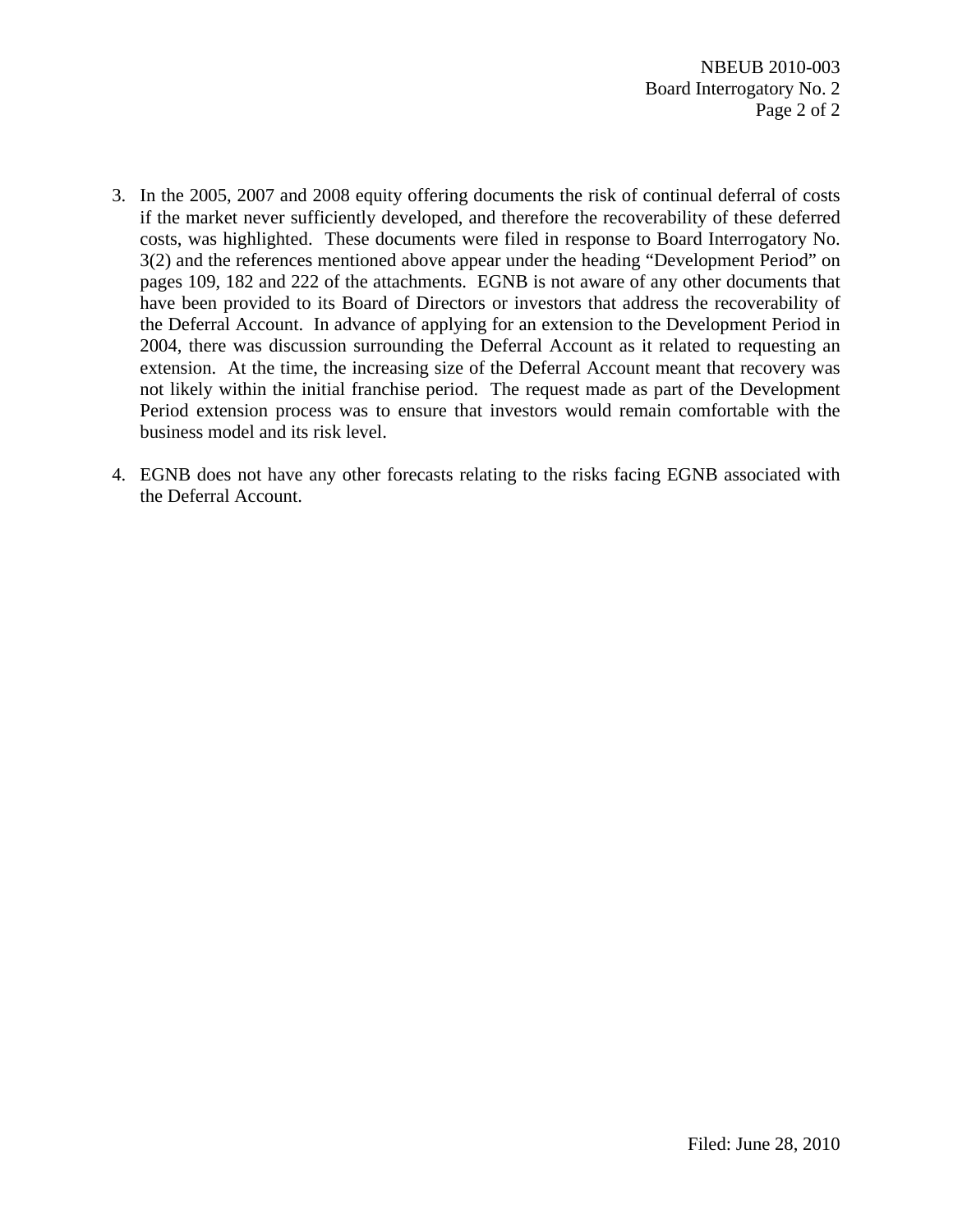**Reference:** EGNB Cost of Capital and Ten Year forecast, Exhibit A, Evidence of EGNB, A9, page 9 of 10

### **Interrogatory:**

- 1. Does EGNB expect to require any additional capital?
- 2. Please provide a copy of the original Offering Memorandum and any other memorandum or similar documents that have been provided to existing or new investors.
- 3. For every capital call since the Offering Memorandum please provide the following information:
- a. Amount of Capital Call
- b. Amount of money raised.

## **Response:**

- 1. Yes. Although plans are not yet finalized, EGNB has been planning an equity call for later in 2010. Capital requirements in the latest forecast, filed as Exhibit C of this proceeding, peak in 2013 at approximately \$453 million.
- 2. Please see the attached redacted copies of the original, 2005, 2007 and 2008 Offering Documents. These documents contain some information that relates to personal information of certain investors that EGNB considers to be confidential and a contractual commitment that contains specific confidentiality provisions, precluding disclosure of the agreement.
- 3. The following table provides the requested information:

| Year | <b>Amount of Capital Call</b> | <b>Amount of money raised</b> |
|------|-------------------------------|-------------------------------|
| 2005 | \$70.3 million                | \$70.3 million                |
| 2007 | \$30.0 million                | \$30.0 million                |
| 2008 | \$30.0 million                | \$30.0 million                |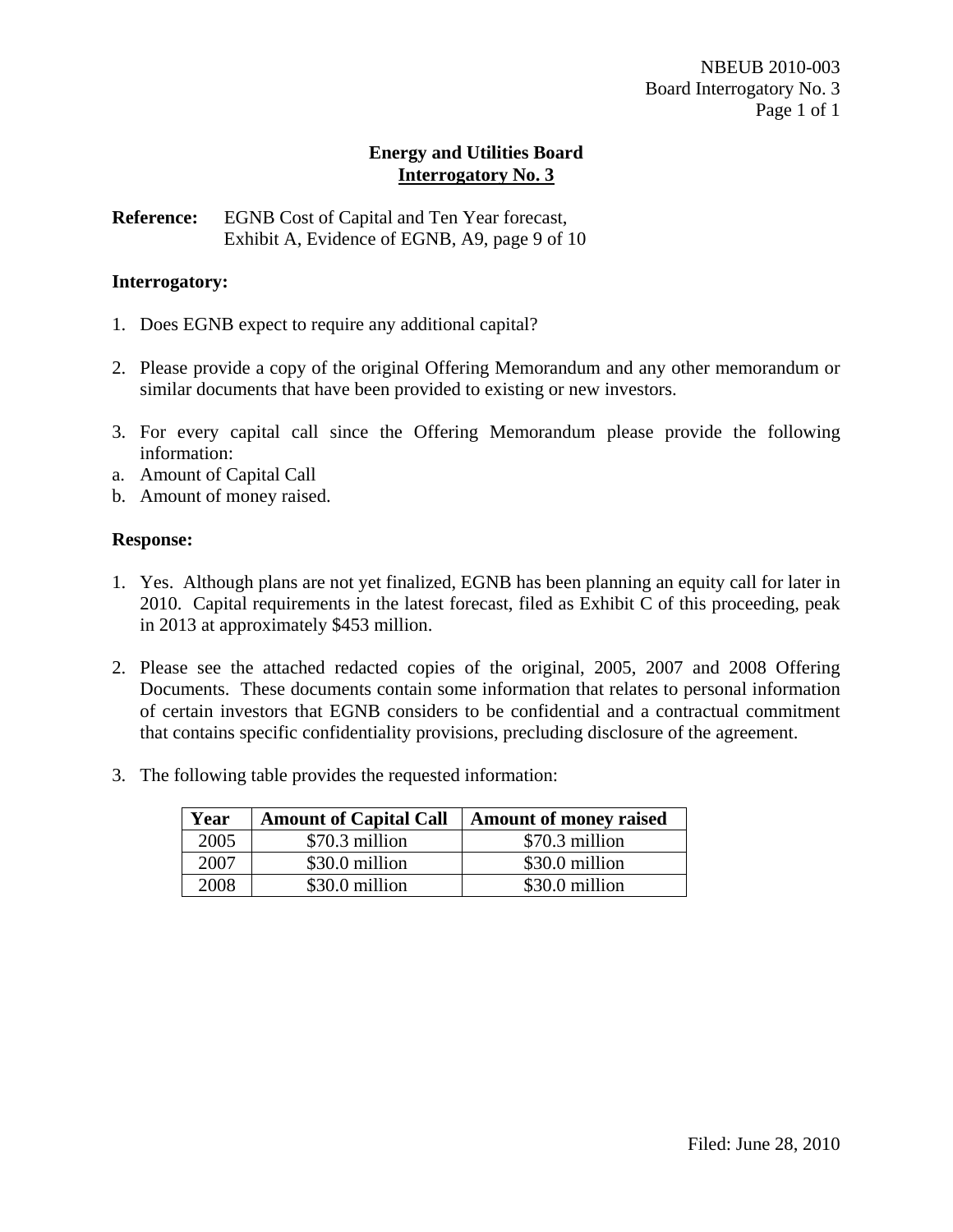**Reference:** EGNB Cost of Capital and Ten Year forecast Exhibit C, Ten Year forecast, Schedule 1, Note 9 Pages 9-11

### **Interrogatory:**

- 1. Please provide all supporting calculations and documents for the estimate of annual attachments.
- 2. Please provide historical attachments by month.
- 3. Please provide all supporting annual revenue calculations (by class).
- a. Please provide monthly calculations if available.
- 4. Note 9 shows an increase in average annual use by customer in some classes, however the assumptions associated with the Operating revenue (Exhibit C Schedule 2, page 4 of 7) do not indicate an increase in annual use. Please reconcile the difference and provide supporting documentation for the average annual use used in the forecast.
- 5. Please provide revenue forecast using no increase in annual average use for any class.
- 6. Please provide revenue forecast using no increase in rate of attachment from 2009 for the SGS, GS and CGS classes.
- 7. Please provide specific rates used in forecast after 2015.

#### **Response:**

- 1. Please see the response to Public Intervenor Interrogatory No. 4(3).
- 2. EGNB's records of monthly attachments do not begin until September 2001, where all attachments to that point in time are captured. The following table provides the historical changes in the total number of attached customers by month:

| <b>CUSTOMERS ATTACHMENTS BY RATE CLASS</b> |            |     |                          |                          |                          |    |     |      |                          |                          |                          |       |
|--------------------------------------------|------------|-----|--------------------------|--------------------------|--------------------------|----|-----|------|--------------------------|--------------------------|--------------------------|-------|
| Year                                       | Month      | SGS | <b>SGSC</b>              | <b>SGSRE</b>             | <b>SGSRO</b>             | GS | CGS | ∟FO  | <b>HFO</b>               | <b>CLVOPS</b>            | <b>OPS</b>               | TOTAL |
| 2001                                       | <b>SEP</b> | 13  | $\,$                     | $\overline{\phantom{0}}$ | $\overline{\phantom{a}}$ |    |     |      |                          |                          | -                        | 30    |
| 2001                                       | ост        |     | $\overline{\phantom{a}}$ | $\overline{\phantom{0}}$ | $\overline{\phantom{0}}$ | 19 |     |      | $\overline{\phantom{a}}$ | $\overline{\phantom{a}}$ | $\overline{\phantom{a}}$ | 38    |
| 2001                                       | <b>NOV</b> |     | $\overline{\phantom{0}}$ | $\overline{\phantom{0}}$ | $\overline{\phantom{0}}$ | 28 |     | $\,$ | $\overline{\phantom{a}}$ | -                        | $\overline{\phantom{a}}$ | 63    |
| 2001                                       | DEC        |     | $\overline{\phantom{a}}$ |                          | $\overline{\phantom{0}}$ |    |     |      | $\overline{\phantom{a}}$ | $\overline{\phantom{0}}$ | $\overline{\phantom{a}}$ | 30    |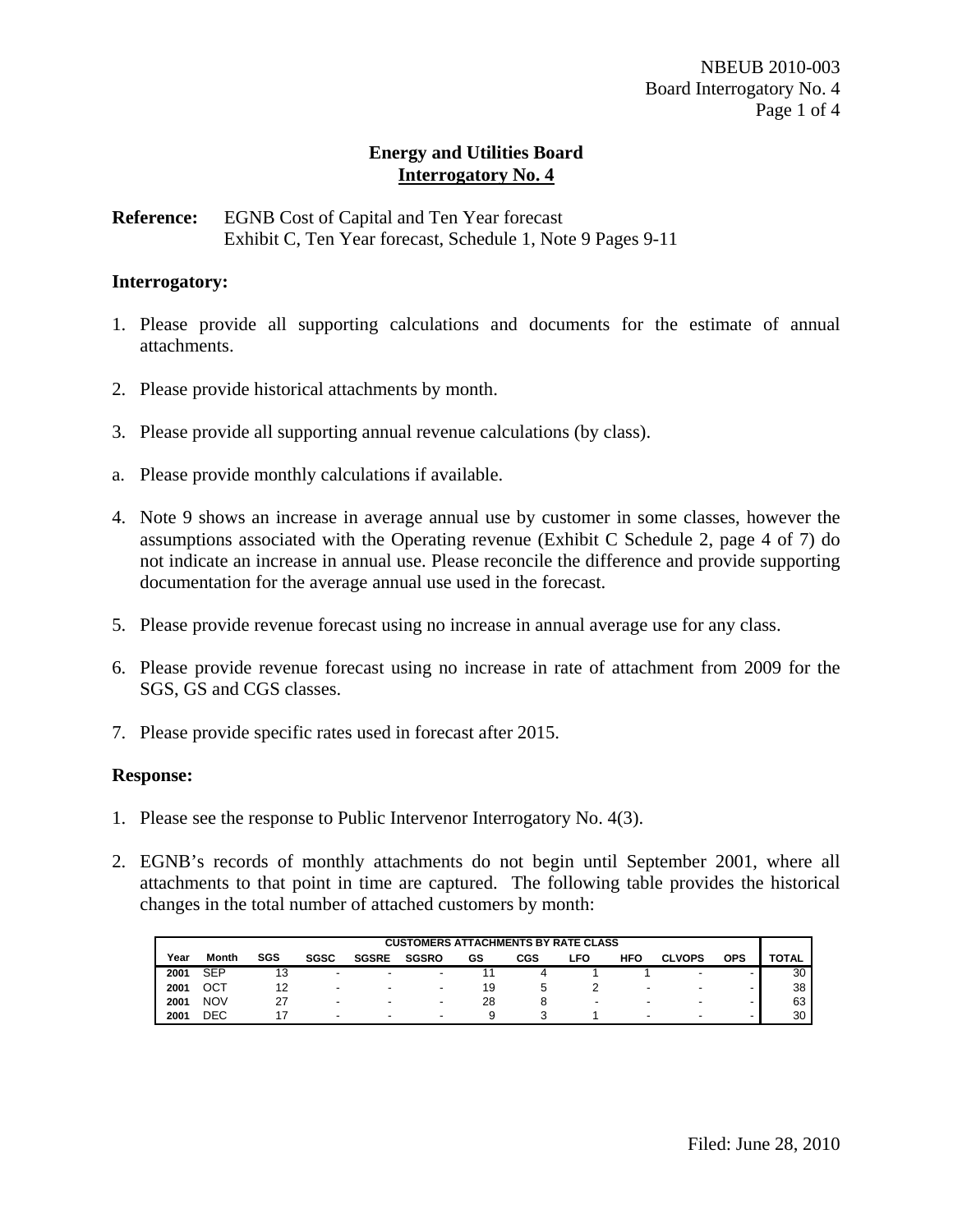# NBEUB 2010-003 Board Interrogatory No. 4 Page 2 of 4

|      | <b>CUSTOMERS ATTACHMENTS BY RATE CLASS</b> |                |      |              |              |                  |                          |            |            |               |                          |                           |
|------|--------------------------------------------|----------------|------|--------------|--------------|------------------|--------------------------|------------|------------|---------------|--------------------------|---------------------------|
| Year | Month                                      | SGS            | SGSC | <b>SGSRE</b> | <b>SGSRO</b> | GS               | <b>CGS</b>               | <b>LFO</b> | <b>HFO</b> | <b>CLVOPS</b> | <b>OPS</b>               | <b>TOTAL</b>              |
| 2002 | <b>JAN</b>                                 | 35             |      |              |              | 19               | 9                        |            | 1          |               |                          | 64                        |
| 2002 | <b>FEB</b>                                 | 14             |      |              |              | 21               | 9                        |            | 1          |               | $\overline{a}$           | 45                        |
| 2002 | <b>MAR</b>                                 | 6              |      |              |              | 12               | 5                        |            |            |               |                          | 23                        |
| 2002 | <b>APR</b>                                 | 5              |      |              |              | (5)              | 1                        | 2          |            |               |                          | $\ensuremath{\mathsf{3}}$ |
| 2002 | MAY                                        | $\overline{a}$ |      |              |              | 7                |                          |            |            |               |                          | $\overline{7}$            |
| 2002 | JUN                                        | 15             |      |              |              | 5                | $\overline{c}$           | 1          |            |               |                          | 24                        |
| 2002 | JUL                                        | 11             |      |              |              | 8                | 1                        |            |            |               |                          | 20                        |
| 2002 | <b>AUG</b>                                 | 42             |      |              |              | 4                | 1                        |            |            |               |                          | 47                        |
| 2002 | SEP                                        | 35             |      |              |              | 4                | 1                        |            |            |               |                          | 40                        |
| 2002 | OCT                                        | 196            |      |              |              | 66               | 9                        | 2          | 1          |               |                          | 274                       |
| 2002 | <b>NOV</b>                                 | 82             |      |              |              | 26               | 3                        |            | 1          |               |                          | 112                       |
| 2002 | DEC                                        | 265            |      |              |              | 53               | 6                        | 2          |            |               |                          | 326                       |
| 2003 | JAN                                        | 76             |      |              |              | 32               | 6                        |            |            |               |                          | 114                       |
| 2003 | <b>FEB</b>                                 | 33             |      |              |              | 15               | (2)                      |            |            |               | $\overline{\phantom{0}}$ | 46                        |
| 2003 | <b>MAR</b>                                 | 44             |      |              |              | 6                | (4)                      |            |            |               | $\overline{a}$           | 46                        |
| 2003 | <b>APR</b>                                 | 9              |      |              |              | 17               | 6                        |            |            |               |                          | 32                        |
| 2003 | MAY                                        | 15             |      |              |              | 2                | (3)                      | 1          |            |               |                          | 15                        |
| 2003 | JUN                                        | 60             |      |              |              | 1                | ٠                        | 2          |            |               |                          | 63                        |
| 2003 | JUL                                        | 51             |      |              |              | 9                | $\overline{\phantom{a}}$ | (1)        |            |               |                          | 59                        |
| 2003 | <b>AUG</b>                                 | 104            |      |              |              | 13               | 1                        | 1          |            |               |                          | 119                       |
| 2003 | SEP                                        | 140            |      |              |              | 20               | 3                        | (1)        |            |               |                          | 162                       |
| 2003 | ОСТ                                        | 179            |      |              |              | 16               | 1                        | 1          |            |               |                          | 197                       |
| 2003 | <b>NOV</b>                                 | 138            |      |              |              | 22               | 5                        |            | 1          |               |                          | 166                       |
| 2003 | DEC                                        | 132            |      |              |              | 15               | ÷,                       |            |            |               | $\overline{a}$           | 147                       |
| 2004 | JAN                                        | 57             |      |              |              | 13               | 6                        |            | (1)        |               | $\overline{a}$           | 75                        |
| 2004 | FEB                                        | 29             |      |              |              | 9                | 1                        |            |            |               | $\overline{a}$           | 39                        |
| 2004 | <b>MAR</b>                                 | 4              |      |              |              | 8                | $\overline{2}$           | 1          |            |               |                          | 15                        |
| 2004 | APR                                        | 5              |      |              |              | (3)              | Ĭ.                       |            |            | 1             |                          | $\mathbf{3}$              |
| 2004 | MAY                                        | 46             |      |              |              | (37)             | 17                       | (1)        | 1          |               |                          | 26                        |
| 2004 | JUN                                        | 42             |      |              |              | 13               | $\overline{\mathbf{c}}$  |            |            |               |                          | 57                        |
| 2004 | JUL                                        | 31             |      |              |              | 9                | $\overline{c}$           | 1          | (1)        |               |                          | 42                        |
| 2004 | <b>AUG</b>                                 | 51             |      |              |              | 10               | 4                        |            |            |               |                          | 65                        |
| 2004 | SEP                                        | 75             |      |              |              | 15               | 4                        | 2          |            |               |                          | 96                        |
| 2004 | ОСТ                                        | 97             |      |              |              | 21               | 10                       |            |            |               | $\overline{a}$           | 128                       |
| 2004 | <b>NOV</b>                                 | 84             |      |              |              | 11               | 5                        |            | 1          |               | $\overline{a}$           | 101                       |
| 2004 | DEC                                        | 150            | ٠    |              |              | 23               | 11                       | -          |            |               | $\overline{\phantom{a}}$ | 184                       |
| 2005 | JAN                                        | 41             |      |              |              | 23               | 12                       |            | 1          |               | $\overline{a}$           | 77                        |
| 2005 | FEB                                        | 39             |      |              |              | 12               | 6                        | -          |            |               |                          | 57                        |
| 2005 | <b>MAR</b>                                 | 19             |      |              |              | 7                | $\overline{\mathbf{c}}$  | 2          |            |               |                          | 30                        |
| 2005 | <b>APR</b>                                 | 27             |      |              |              | 1                | 4                        | (2)        |            |               |                          | 30                        |
| 2005 | MAY                                        | 12             |      |              |              | 18               | 1                        | 1          |            |               |                          | 32                        |
| 2005 | JUN                                        | 88             |      |              |              | (19)             | (8)                      | (1)        |            |               |                          | 60                        |
| 2005 | JUL                                        | 88             |      |              |              | (13)             | (4)                      |            |            |               | 9                        | 80                        |
| 2005 | AUG                                        | 73             |      |              |              | 18               | 2                        | ٠          | (1)        |               |                          | 92                        |
| 2005 | SEP                                        | 107            |      |              |              | 11               | 6                        | (2)        |            |               |                          | 122                       |
| 2005 | ОСТ                                        | 196            |      |              |              | 22               | 5                        | 2          |            |               |                          | 225                       |
| 2005 | <b>NOV</b>                                 | 183            |      |              |              | 17               | 4                        |            |            |               | $\overline{c}$           | 206                       |
| 2005 | DEC                                        | 98             |      |              | ٠            | 11               | 4                        | 1          |            |               |                          | 114                       |
| 2006 | <b>JAN</b>                                 | 71             |      |              |              | 27               | 3                        | (1)        |            |               | $\overline{a}$           | 100                       |
| 2006 | FEB                                        | 56             |      |              |              | 23               | 4                        | 1          |            |               | $\overline{\phantom{a}}$ | 84                        |
| 2006 | <b>MAR</b>                                 | 23             |      |              |              | $\boldsymbol{9}$ | 5                        |            |            |               |                          | 37                        |
| 2006 | <b>APR</b>                                 | 17             |      |              |              | 14               | 1                        |            |            |               | $\overline{a}$           | 32                        |
| 2006 | MAY                                        | 104            |      |              |              | 4                | 4                        |            |            |               | 3                        | 115                       |
| 2006 | <b>JUN</b>                                 | 46             |      |              |              | 10               | 3                        |            |            |               | 7                        | 66                        |
| 2006 | JUL                                        | 64             |      |              |              | $\boldsymbol{2}$ | $\overline{\mathbf{c}}$  | 1          |            |               |                          | 69                        |
| 2006 | <b>AUG</b>                                 | 84             |      |              |              | $\sqrt{2}$       | 3                        | (1)        |            |               |                          | 88                        |
| 2006 | <b>SEP</b>                                 | 92             |      |              |              | 15               | $\overline{\mathbf{c}}$  | 1          |            |               | ÷<br>$\overline{a}$      | 110                       |
| 2006 | OCT                                        | 132            |      |              |              | 13               | 4                        |            |            |               |                          | 149                       |
| 2006 | <b>NOV</b>                                 | 245            |      |              |              | 18               | (5)                      | -          |            |               | ٠                        | 258                       |
| 2006 | DEC                                        | 252            |      |              |              | $\overline{7}$   | 3                        | (1)        |            |               |                          | 261                       |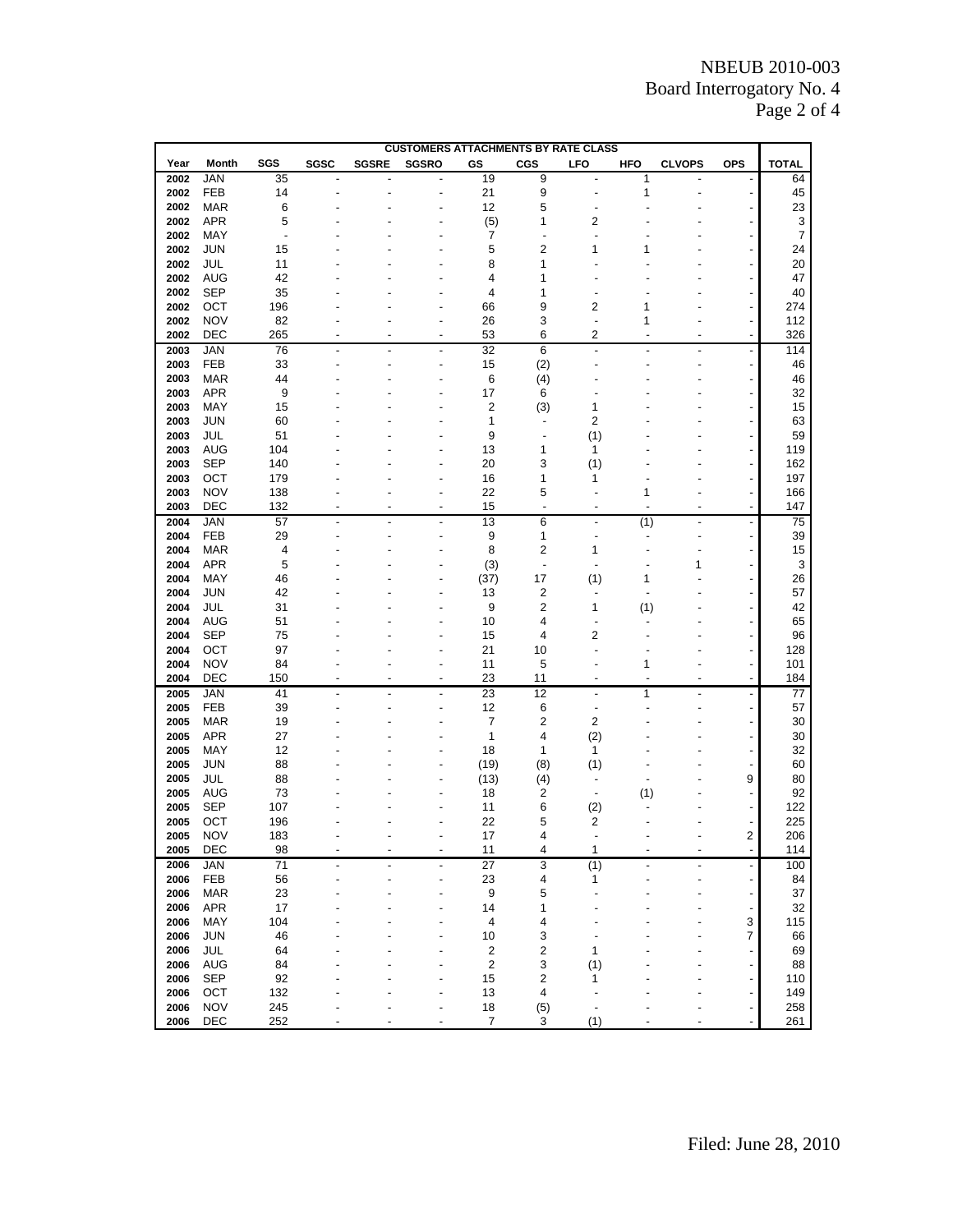|      | <b>CUSTOMERS ATTACHMENTS BY RATE CLASS</b> |          |                 |                 |              |                 |                |                |                |                          |                          |                |
|------|--------------------------------------------|----------|-----------------|-----------------|--------------|-----------------|----------------|----------------|----------------|--------------------------|--------------------------|----------------|
| Year | Month                                      | SGS      | <b>SGSC</b>     | <b>SGSRE</b>    | <b>SGSRO</b> | GS              | CGS            | <b>LFO</b>     | <b>HFO</b>     | <b>CLVOPS</b>            | OPS                      | <b>TOTAL</b>   |
| 2007 | <b>JAN</b>                                 | (4, 584) | 880             | 877             | 3,116        | 9               | 3              |                |                | (1)                      |                          | 300            |
| 2007 | <b>FEB</b>                                 |          | 13              | 32              | 217          | 8               | 1              |                |                | 1                        | 1                        | 273            |
| 2007 | <b>MAR</b>                                 |          | $\overline{7}$  | 24              | 61           | 6               |                |                |                |                          |                          | 98             |
| 2007 | <b>APR</b>                                 |          | $\overline{2}$  | 16              | 178          | 3               |                |                |                |                          |                          | 199            |
| 2007 | <b>MAY</b>                                 |          | 8               | 15              | 129          | 4               | 3              |                |                |                          | (1)                      | 158            |
| 2007 | <b>JUN</b>                                 |          |                 | 32              | 74           | 11              | 3              | 1              |                |                          | (1)                      | 120            |
| 2007 | JUL                                        |          | 24              | 25              | 232          | 17              | 1              |                |                |                          |                          | 299            |
| 2007 | <b>AUG</b>                                 |          | 36              | 42              | 201          | 44              | 1              | 1              |                |                          | (3)                      | 322            |
| 2007 | <b>SEP</b>                                 |          | 29              | 53              | 117          | 32              |                | (1)            |                |                          |                          | 230            |
| 2007 | OCT                                        |          | 33              | 55              | 53           | 44              | 3              |                |                |                          |                          | 188            |
| 2007 | <b>NOV</b>                                 |          | 39              | 84              | 56           | 34              | 1              |                |                |                          |                          | 214            |
| 2007 | <b>DEC</b>                                 |          | 33              | 64              | 20           | 28              | 4              | 1              |                | $\overline{\phantom{0}}$ | $\overline{\phantom{a}}$ | 150            |
| 2008 | <b>JAN</b>                                 |          | $\overline{21}$ | 22              | 32           | $\overline{25}$ | $\overline{2}$ | $\overline{a}$ | $\overline{a}$ | $\overline{\phantom{a}}$ | $\overline{a}$           | 102            |
| 2008 | <b>FEB</b>                                 |          | 19              | 22              | 15           | 16              | 4              | (1)            |                | 1                        |                          | 76             |
| 2008 | <b>MAR</b>                                 |          | (5)             | 6               | $\mathbf{1}$ | 1               | 2              |                |                | (1)                      |                          | $\overline{4}$ |
| 2008 | <b>APR</b>                                 |          | 27              | 44              | 16           | 13              | 3              |                |                | 1                        |                          | 104            |
| 2008 | <b>MAY</b>                                 |          | 27              | 20              | 9            | 29              | $\overline{2}$ |                |                |                          |                          | 87             |
| 2008 | <b>JUN</b>                                 |          | 4               | 12              | 5            | $\overline{7}$  |                |                |                |                          |                          | 28             |
| 2008 | <b>JUL</b>                                 |          | 40              | 75              | 18           | 33              | 3              |                |                |                          |                          | 169            |
| 2008 | <b>AUG</b>                                 |          | (34)            | 34              | 20           | 66              | (11)           | 1              |                | (1)                      |                          | 75             |
| 2008 | <b>SEP</b>                                 |          | $\overline{2}$  | 32              | 40           | 31              | 2              |                |                | 1                        |                          | 108            |
| 2008 | OCT                                        |          | 44              | 29              | (29)         | 34              | 6              | 1              |                |                          |                          | 85             |
| 2008 | <b>NOV</b>                                 |          | 44              | 61              | 125          | 29              | 3              | 1              |                | (1)                      |                          | 262            |
| 2008 | <b>DEC</b>                                 |          | 17              | 27              | 53           | 25              | 6              |                |                | ÷,                       |                          | 128            |
| 2009 | <b>JAN</b>                                 |          | 18              | $\overline{34}$ | 13           | 23              | (2)            | (1)            |                | $\overline{\phantom{0}}$ | (2)                      | 83             |
| 2009 | <b>FEB</b>                                 |          | 11              | 21              | 15           | 6               | 3              |                |                |                          |                          | 56             |
| 2009 | <b>MAR</b>                                 |          | 9               | 8               | 1            | 8               | 3              |                |                |                          | (1)                      | 28             |
| 2009 | <b>APR</b>                                 |          |                 | $\overline{7}$  | 4            | 4               | $\overline{2}$ |                |                |                          |                          | 17             |
| 2009 | <b>MAY</b>                                 |          | 6               | 10              | 10           |                 | (3)            |                |                | (1)                      |                          | 22             |
| 2009 | <b>JUN</b>                                 |          |                 | 27              | 28           | 4               | (2)            |                |                |                          |                          | 57             |
| 2009 | JUL                                        |          | (5)             | 19              | 12           | 6               | 1              | 1              |                |                          |                          | 34             |
| 2009 | <b>AUG</b>                                 |          | 8               | 26              | 11           | 5               | $\mathbf{1}$   | 2              |                |                          |                          | 53             |
| 2009 | <b>SEP</b>                                 |          | 17              | 38              | 20           | 9               | 3              | (1)            |                |                          |                          | 86             |
| 2009 | OCT                                        |          | 11              | 42              | 31           | 31              | 6              | (1)            | $\overline{2}$ |                          |                          | 122            |
| 2009 | <b>NOV</b>                                 |          | 16              | 35              | 45           | 12              | 5              | 2              |                |                          |                          | 115            |
| 2009 | <b>DEC</b>                                 |          | 5               | 39              | 40           | 51              | (20)           |                |                |                          |                          | 115            |

- 3. Please see the response to Public Intervenor Interrogatory No. 6(1). EGNB is only able to provide monthly calculations for 2010 and 2011, as the remaining years of the forecast are developed on an annualized basis.
- 4. The increase in throughput that can be seen in Note 9 relates to the addition of new customers in the various rate classes throughout the year, not to an average increase in throughput per customer in those years. The annual usage varies per customer, based on historical consumption of the customer and forecast of weather patterns. A standard annual consumption for the rate class, as shown in Exhibit C, Schedule 2, page 4, is assumed for new customers added to the system.
- 5. As stated in 4. above, no increase in average annual use has been applied to the revenue.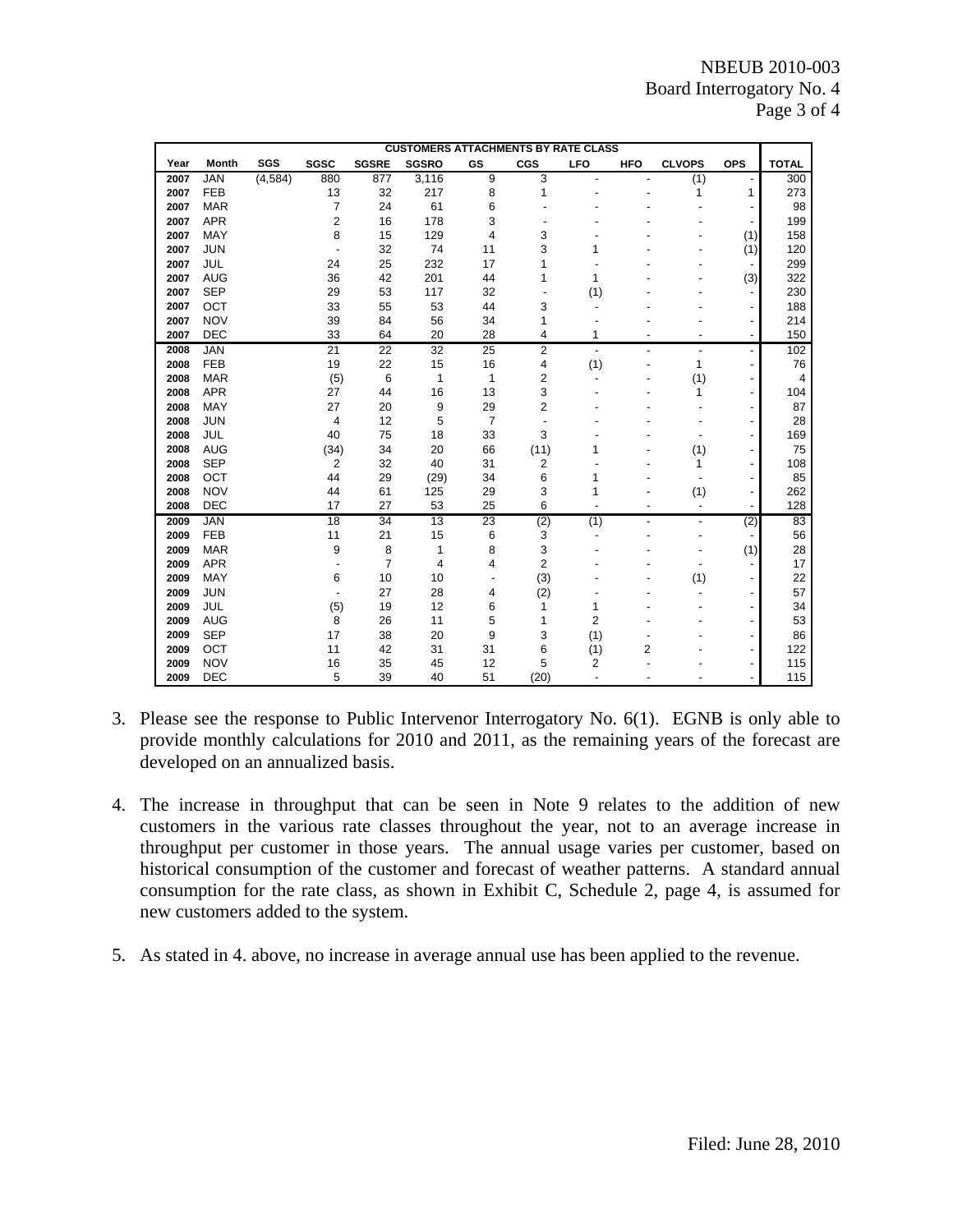| Revenue                                   | 2010     | 2011     | 2012        | 2013     | 2014        | 2015                     | 2016     | 2017     | 2018     | 2019     |
|-------------------------------------------|----------|----------|-------------|----------|-------------|--------------------------|----------|----------|----------|----------|
| Small general service (SGSRE)             | \$2.005  | \$2.584  | 3,233<br>S. | \$3,735  | 4.339<br>\$ | \$4.865                  | TBD      | TBD      | TBD      | TBD      |
| Small general service (SGSRO)             | 4.725    | 5.786    | 6.738       | 7.352    | 7.924       | 8.358                    | TBD      | TBD      | TBD      | TBD      |
| Small general service (SGSC)              | 3.515    | 4.761    | 5.620       | 6.154    | 6.651       | 7.030                    | TBD      | TBD      | TBD      | TBD      |
| General service (GS)                      | 11.548   | 16.037   | 19.148      | 21.323   | 23.379      | 25.029                   | TBD      | TBD      | TBD      | TBD      |
| Contract general service (CGS)            | 11.818   | 16.100   | 18.680      | 20.295   | 21.771      | 22.857                   | TBD      | TBD      | TBD      | TBD      |
| Contract large general service (CLGS-LFO) | 7.555    | 10,997   | 14,224      | 14,585   | 14,574      | 14.573                   | TBD      | TBD      | TBD      | TBD      |
| Contract large general service (CLGS-HFO) | 723      | 1.772    | 1.837       | 1.740    | 847         | 723                      | TBD      | TBD      | TBD      | TBD      |
| Contract large volume off peak (CLVOPS)   |          |          |             |          | ۰           | $\overline{\phantom{a}}$ | TBD      | TBD      | TBD      | TBD      |
| Off peak service (OPS)                    | 37       | 43       | 44          | 45       | 46          | 46                       | TBD      | TBD      | TBD      | TBD      |
|                                           |          |          |             |          |             |                          |          |          |          |          |
| Total Revenue                             | \$41.927 | \$58,079 | \$69.524    | \$75.229 | \$79.530    | \$83.481                 | \$81.601 | \$83.695 | \$83,608 | \$85.114 |

#### 6. The following table provides the requested revenue forecast:

7. In preparing the 10 year forecast, EGNB began calculating the market based rates, based on the established market based rate formula. These calculations resulted in the following rates:

| Rates (in \$ / GJ)                        |   | 2016    |    | 2017    |   | 2018    |   | 2019    |
|-------------------------------------------|---|---------|----|---------|---|---------|---|---------|
| Small general service (SGSRE)             | S | 11.2861 | S. | 11.6719 | S | 12.0403 | S | 12.4333 |
| Small general service (SGSRO)             |   | 13.2029 |    | 13.2736 |   | 13.3146 |   | 13.2439 |
| Small general service (SGSC)              |   | 14.1803 |    | 14.2520 |   | 14.2943 |   | 14.2244 |
| General service (GS)                      |   | 15.1266 |    | 15.2066 |   | 15.2572 |   | 15.1930 |
| Contract general service (CGS)            |   | 14.4778 |    | 14.5578 |   | 14.6082 |   | 14.5440 |
| Contract large general service (CLGS-LFO) |   | 10.7432 |    | 10.7192 |   | 10.6903 |   | 10.5727 |
| Contract large general service (CLGS-HFO) |   | 0.1811  |    | 0.0325  |   | 0.0325  |   | 0.0325  |
| Contract large volume off peak (CLVOPS)   |   | 10.8584 |    | 10.9184 |   | 10.9562 |   | 10.9080 |
| Off peak service (OPS)                    |   | 11.3450 |    | 11.4050 |   | 11.4429 |   | 11.3948 |

In the 10 year forecast model the revenue delivered by market based rates exceeded the revenue requirement, beginning in 2016. EGNB assumed that this would result in some change to rates that would limit EGNB's revenues to meet its revenue requirement. To model this, EGNB considered the excess revenue arising from the application of marketbased rates as an overall revenue reduction. The following table summarizes this approach:

| Revenue (in \$,000s)                      | 2016         |     | 2017      |    | 2018     |     | 2019     |
|-------------------------------------------|--------------|-----|-----------|----|----------|-----|----------|
| Small general service (SGSRE)             | \$<br>6.296  | -\$ | 7.089     | \$ | 7.880    | -S  | 8,693    |
| Small general service (SGSRO)             | 8,850        |     | 9.304     |    | 9.722    |     | 10,050   |
| Small general service (SGSC)              | 7.566        |     | 7.952     |    | 8.288    |     | 8.520    |
| General service (GS)                      | 28.406       |     | 30.162    |    | 31.702   |     | 32,830   |
| Contract general service (CGS)            | 25.802       |     | 27.014    |    | 28.021   |     | 28.744   |
| Contract large general service (CLGS-LFO) | 14.482       |     | 14.452    |    | 14.415   |     | 14,264   |
| Contract large general service (CLGS-HFO) | 543          |     | 386       |    | 386      |     | 386      |
| Contract large volume off peak (CLVOPS)   |              |     |           |    | ٠        |     |          |
| Off peak service (OPS)                    | 46           |     | 46        |    | 46       |     | 46       |
|                                           | 91.991       |     | 96.405    |    | 100.461  |     | 103,533  |
| Less Revenue Reduction                    | (10,915)     |     | (13, 227) |    | (17,355) |     | (18,913) |
| <b>Total Revenue</b>                      | \$<br>81.076 | S   | 83.177    | S  | 83,105   | \$. | 84.620   |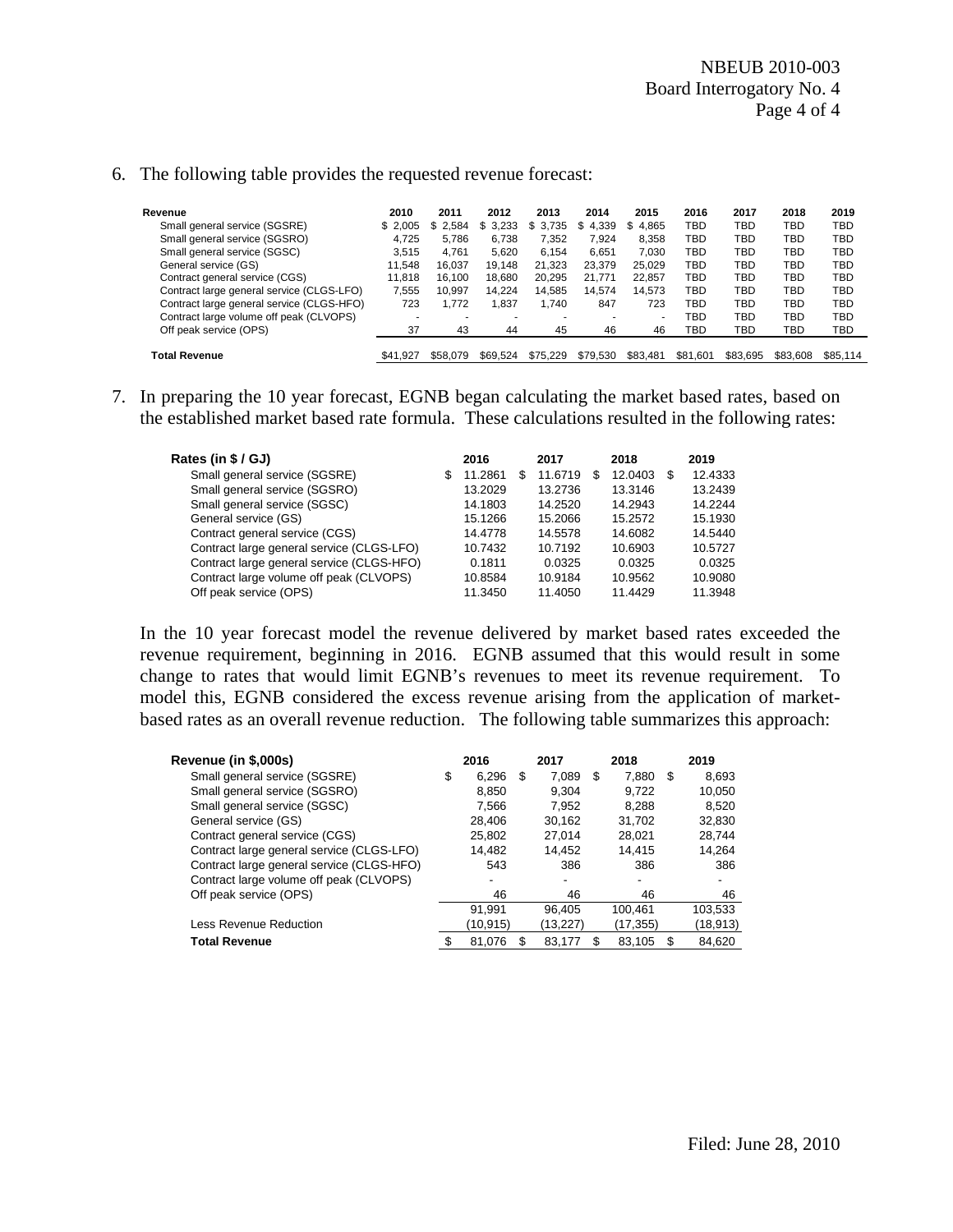**Reference:** EGNB Cost of Capital and Ten Year forecast Exhibit C, Ten Year forecast, Schedule 1, Note 1, Page 3 of 12, Distribution Mains

### **Interrogatory:**

1. Please provide number of metres of new main used to arrive at the forecast costs.

#### **Response:**

1. The forecast of distribution mains includes both new mains and anticipated relocations of existing mains. The following table provides the metre information used to arrive at the forecast:

|                                                                                        | 2010   | 2011   | 2012         | 2013   | 2014   | 2015   | 2016   | 2017   | 2018   | 2019   |
|----------------------------------------------------------------------------------------|--------|--------|--------------|--------|--------|--------|--------|--------|--------|--------|
| <b>Infill - New Mains</b>                                                              |        |        |              |        |        |        |        |        |        |        |
| <b>Total Commercial</b>                                                                | 6.666  | 7.414  | 12.276       | 5.412  | 4.334  | 5.368  | 2.728  | 4.642  | 3.124  | 3.212  |
| <b>Total Residential</b>                                                               | 12,254 | 12.650 | 12,628       | 29,964 | 29.766 | 21.692 | 21.164 | 15.532 | 20.416 | 16,082 |
| Metres                                                                                 | 18.920 | 20.064 | 24,904       | 35,376 | 34,100 | 27,060 | 23,892 | 20.174 | 23.540 | 19,294 |
| <b>Relocations</b><br><b>General Mains Relcoations</b><br><b>Hanwell Rd Relocation</b> | 1.250  | 500    | 500<br>2,100 | 500    | 500    | 500    | 500    | 500    | 500    | 500    |
| <b>Metres</b>                                                                          | 1.250  | 500    | 2.600        | 500    | 500    | 500    | 500    | 500    | 500    | 500    |
| <b>Total Metres</b>                                                                    | 20.170 | 20.564 | 27.504       | 35.876 | 34.600 | 27.560 | 24.392 | 20.674 | 24.040 | 19.794 |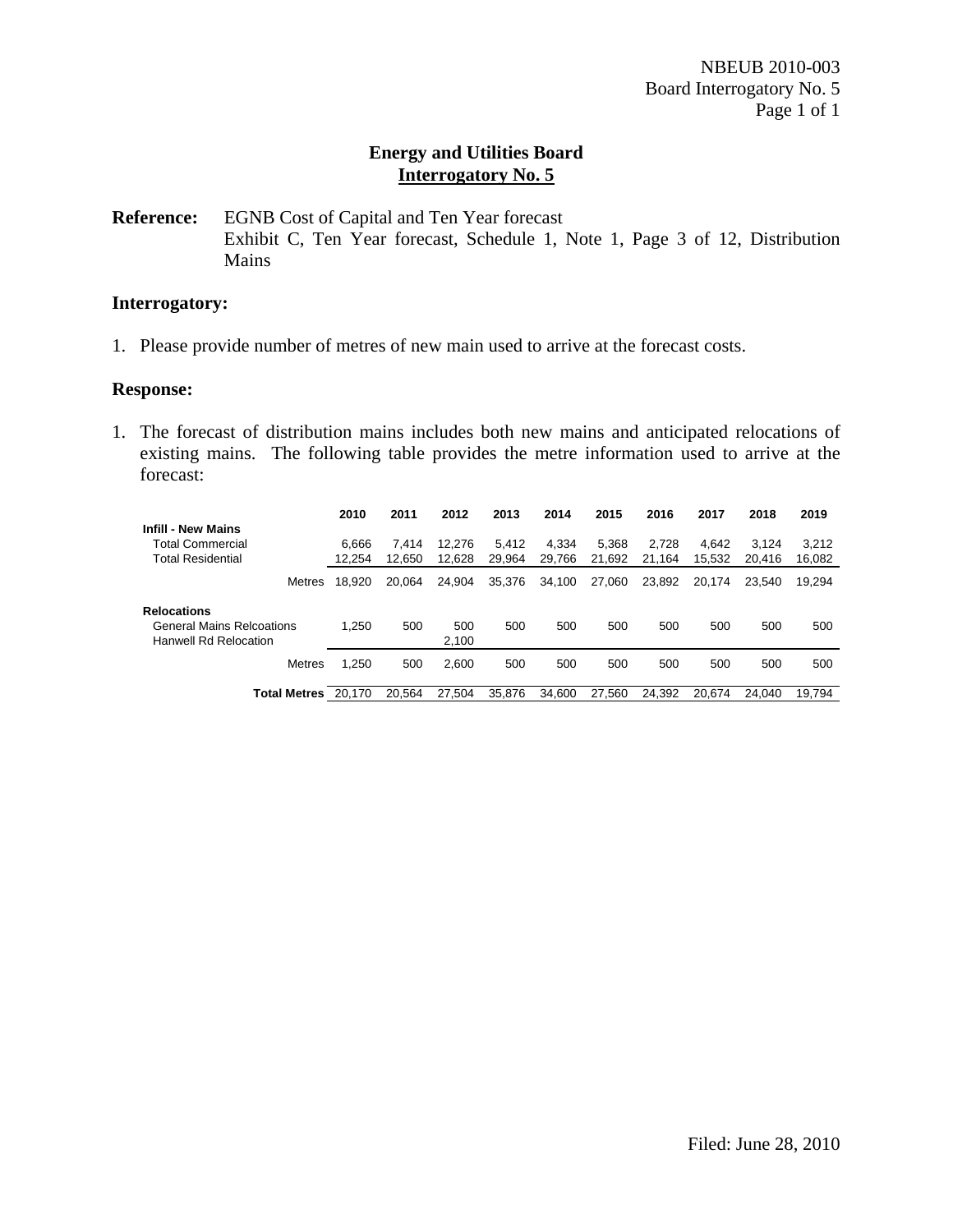## **Reference:** EGNB Cost of Capital and Ten Year forecast Exhibit C, Ten Year forecast, Schedule 1, Page 2 of 12, Installation Services.

## **Interrogatory:**

1. Please provide revenue calculations for Installation services.

#### **Response:**

1. The following table provides additional detail regarding Installation Services revenues based on the type of work performed (in \$,000):

|                            | 2010  | 2011  | 2012  | 2013  | 2014  | 2015   | 2016  | 2017  | 2018  | 2019  |
|----------------------------|-------|-------|-------|-------|-------|--------|-------|-------|-------|-------|
|                            |       |       |       |       |       |        |       |       |       |       |
| Installation (New)         |       |       |       |       |       |        |       |       |       |       |
| <b>SGSRE</b>               | 2,227 | 1,921 | 2,038 | 2.065 | 2,052 | 1.955  | 2.231 | 2.104 | 2.029 | 1,947 |
| SGSRO                      | 910   | 926   | 976   | 979   | 947   | 895    | 900   | 858   | 817   | 781   |
| <b>SGSC</b>                | 615   | 615   | 672   | 586   | 506   | 439    | 490   | 439   | 387   | 359   |
| GS                         | 1,988 | 1,891 | 2,072 | 1,810 | 1,547 | 1,366  | 1,502 | 1,366 | 1,203 | 1,122 |
| CGS                        | 1,921 | 1,482 | 1,572 | 1,391 | 1,301 | 211. ا | 1,301 | 922   | 922   | 831   |
| Installation (Replacement) |       |       |       |       |       |        |       |       |       |       |
| Residential                | -     |       | 29    | 46    | 94    | 134    | 181   | 343   | 529   | 545   |
| Commercial                 | 2     |       | 22    | 31    | 34    | 27     | 34    | 91    | 144   | 162   |
| Service                    |       |       |       |       |       |        |       |       |       |       |
| Residential                | 493   | 586   | 693   | 837   | 940   | 1,035  | 1.188 | 1.300 | 1.415 | 1,516 |
| Commercial                 | 248   | 360   | 456   | 561   | 646   | 732    | 862   | 967   | 1.078 | 1.147 |
|                            | 8,403 | 7,789 | 8,531 | 8,306 | 8.066 | 7.794  | 8,688 | 8.390 | 8,524 | 8,411 |

EGNB has not provided specific revenues by type of job and units of work as it believes this information is commercially sensitive given the competitive nature of its Installation Services activities.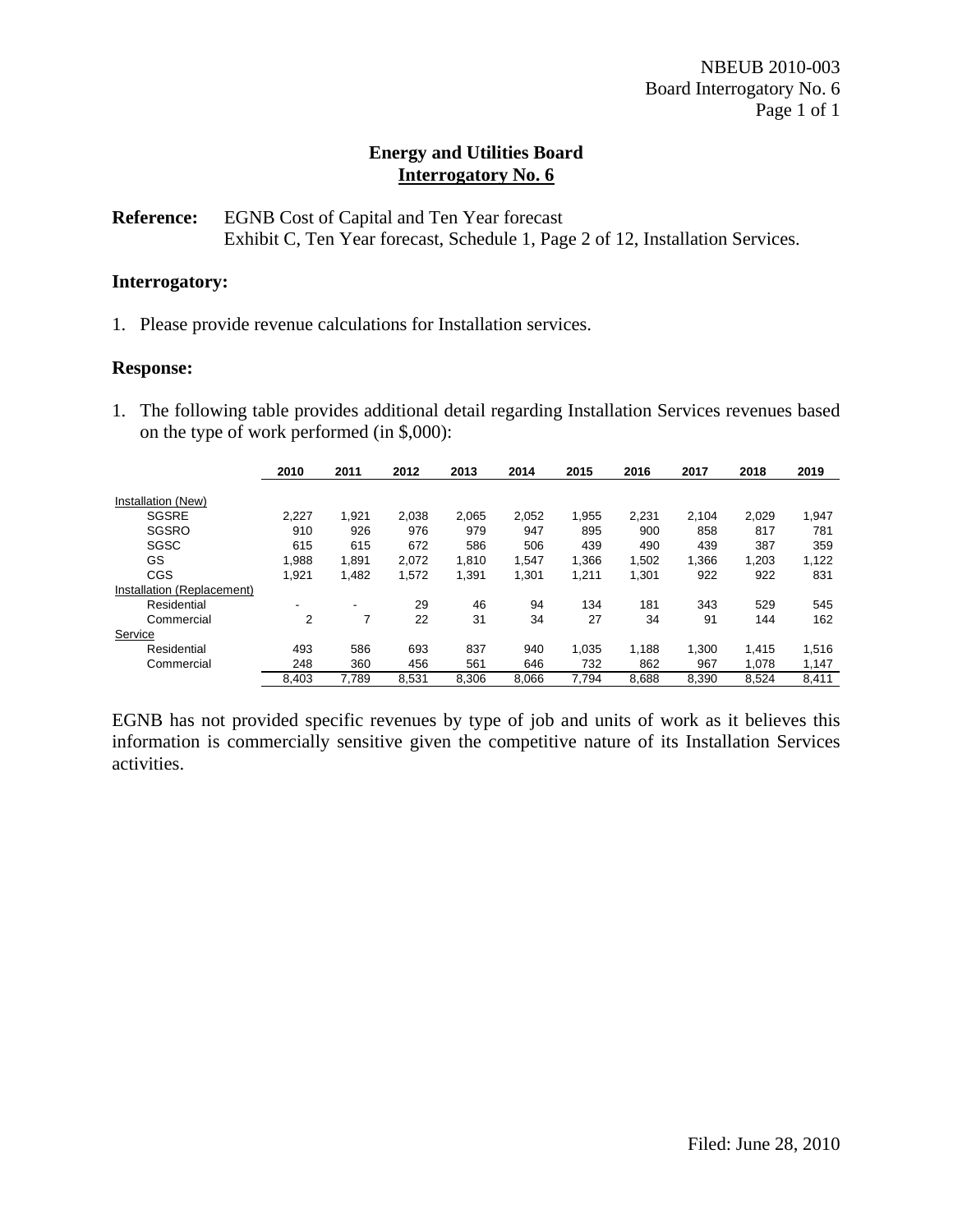## **Reference:** EGNB Cost of Capital and Ten Year forecast Exhibit B, Kathy McShane Evidence, Page 6, Line 161

## **Interrogatory:**

- 1. Does Ms. McShane have any evidence that the Return on Equity was too low at any point from 2000 to present? Please provide.
- 2. How would Ms. McShane be able to determine if the Return on Equity was too high at any point since the June 2000 decision? What evidence or signs would there be?

## **Response:**

- 1. No, the reference in the preamble to the interrogatory was a general statement regarding the importance of a fair return.
- 2. At the outset, it is important to recognize that a fair and reasonable return on equity for any utility falls within a range. For a greenfield utility like EGNB for which there were no direct comparables when the initial return on equity was assessed and subsequently approved by the Board, the determination of a fair and reasonable return on equity would have been subject to more judgment and to a wider range of estimates than for a mature utility. Thus any subsequent determination of whether the initial return on equity was too high would need to take into account the fact that the initial return on equity, while reasonable, could not be estimated with precision.

Moreover, the specific circumstances under which the return on equity was initially set must be taken into account. In EGNB's case, for example, the return on equity established in June 2000 was to be fixed during the initial development period. As a result, EGNB was exposed to (and accepted) the risk that the cost of equity would rise while the allowed return on equity was fixed. Since EGNB had accepted the risk that the cost of equity would rise, the fact that the cost of equity might have declined (or increased) would not lead to the conclusion that the allowed return on equity was too high (or too low) within the specific context of EGNB's regulatory framework.

With those two caveats, the determination of whether the return on equity was too high, i.e., had it been subject to potential review subsequent to June 2000, would consider such factors as whether:

a. there had been a material change in the business risk that would point to a lower required return on equity;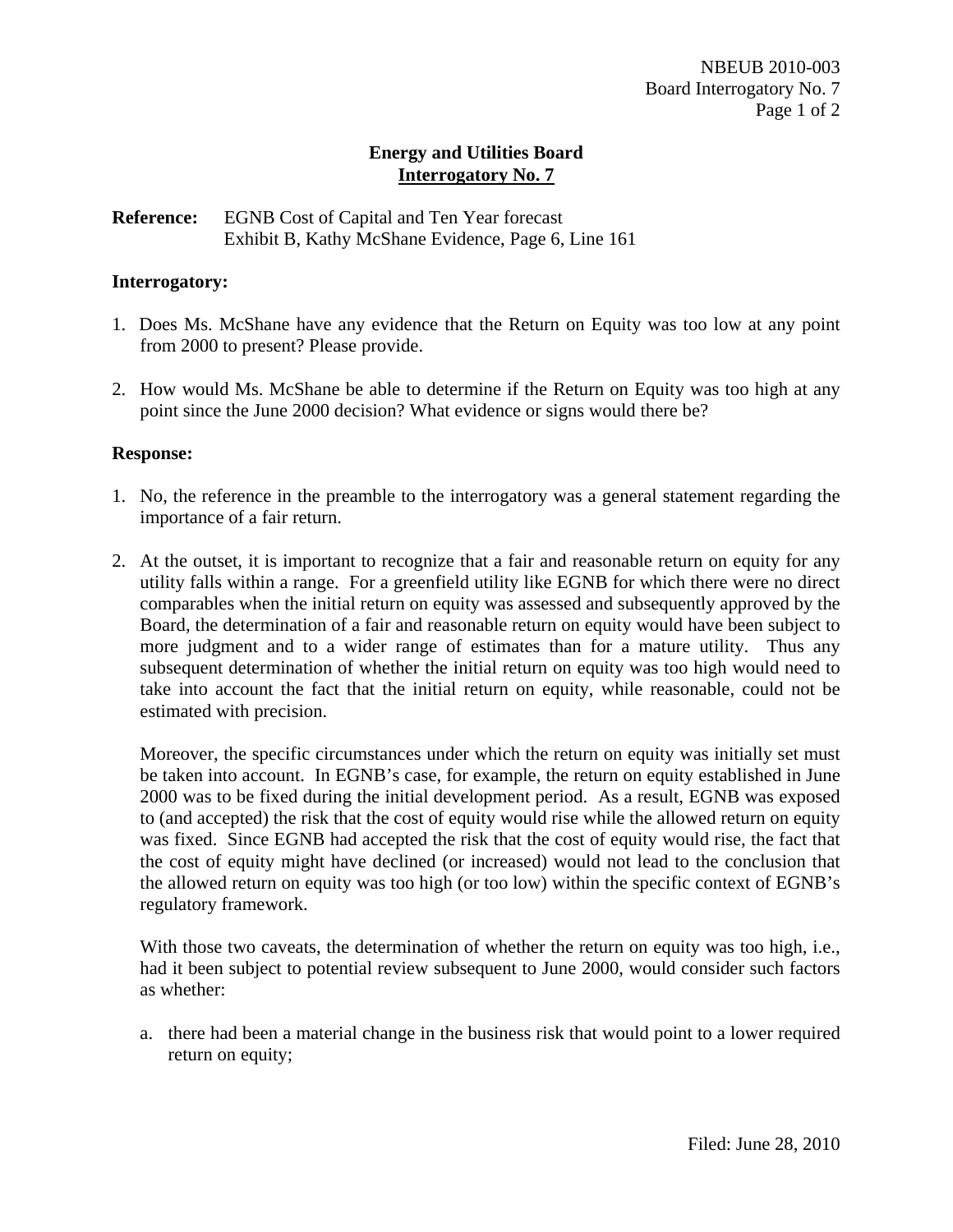- b. the cost of capital generally had declined materially, as evidenced, for example, by trends in actual and forecast interest rates.
- c. the returns available to enterprises of comparable risk had declined materially. Trends in the allowed returns for other regulated companies, including those for mature utilities and those adopted for other greenfield or new regulated entities may provide a signal that the allowed return is too high.